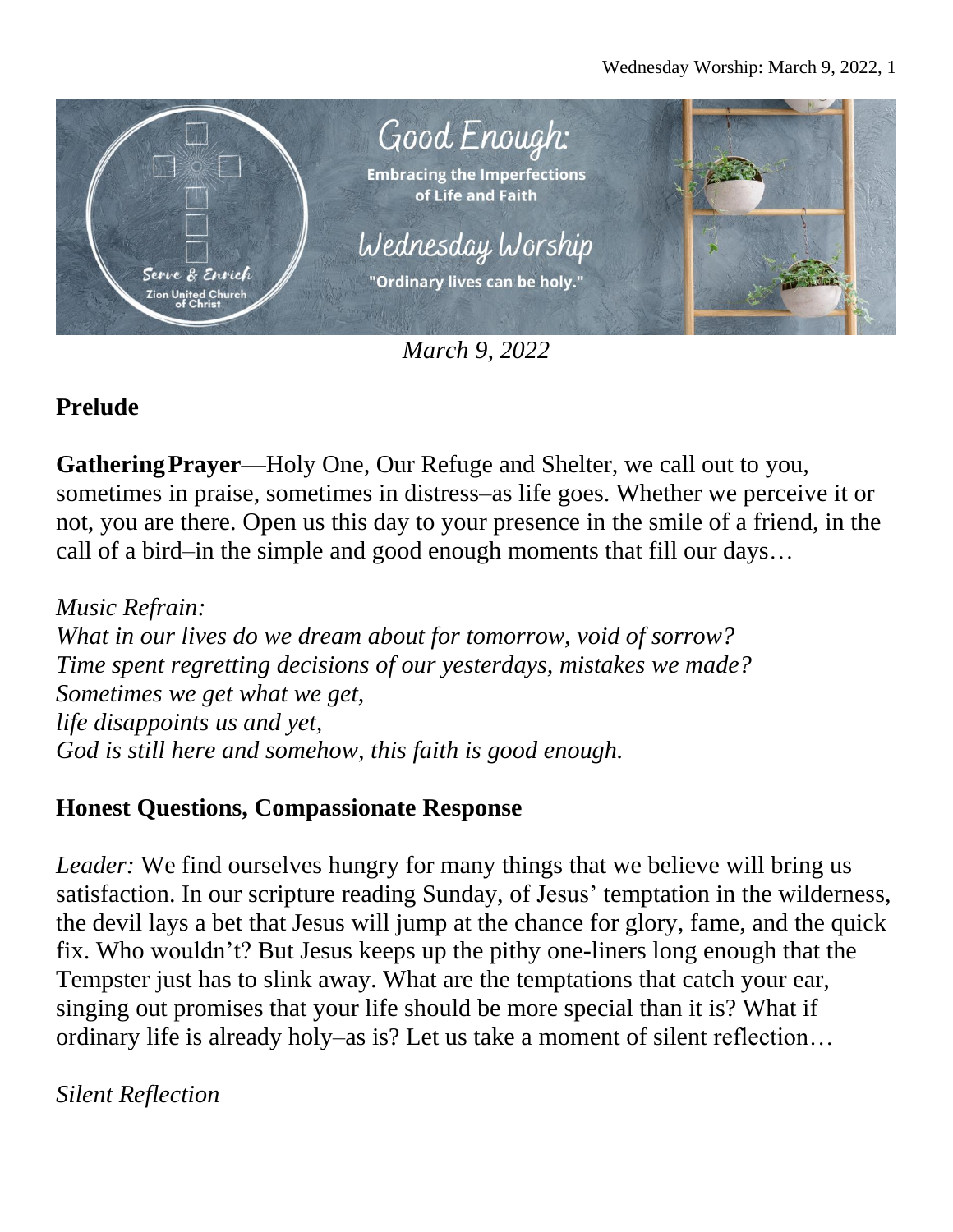*Leader:* Hear this compassionate word from the Letter to the Romans: "The word is near you, on your lips and in your heart… Everyone who calls on the name of the Lord shall be saved."

Know that already, God is offering us freedom from the temptations of the "not enough-ness" of our time, inviting us to love and revere the seeming ordinariness of the day-to-day so that we might recognize its true beauty. And know, that despite our sometimes faltering steps, in the name of Jesus Christ, you are being forgiven, even now. In the name of Jesus Christ, you are forgiven. Glory to God! Amen.

**We Hear God's Word** *Romans 10:8b-13 (NRSV)*

'The word is near you,

on your lips and in your heart'

(that is, the word of faith that we proclaim);  $9$  because if you confess with your lips that Jesus is Lord and believe in your heart that God raised him from the dead, you will be saved. <sup>10</sup>For one believes with the heart and so is justified, and one confesses with the mouth and so is saved.  $11$ The scripture says, 'No one who believes in him will be put to shame.' <sup>12</sup>For there is no distinction between Jew and Greek; the same Lord is Lord of all and is generous to all who call on him. <sup>13</sup>For, 'Everyone who calls on the name of the Lord shall be saved.'

## **Thoughts about an Imperfect Life and Faith**

"Ordinary lives can be holy."

**Hymn** *Be Still for the Spirit of the Lord,* #129

## **A Blessing for the Life You Have**

*Blessed are you* amid the ordinary details that define what life is for you, right now. And as you see them, greet them—each one—as you smile and call them by name. Everyday joys. Small pleasures. Birds chirping. Cat cuddles. A cold glass of water. A little child calling your name. The breeze on your cheeks. The ocean rhythm. The perfect pillow. The kindness of a friend. Loves that are and were and ever will be.

May they seem even lovelier, even more delicious because they become gifts offered anew. May gratitude fill you, reaching all of the spaces within you that